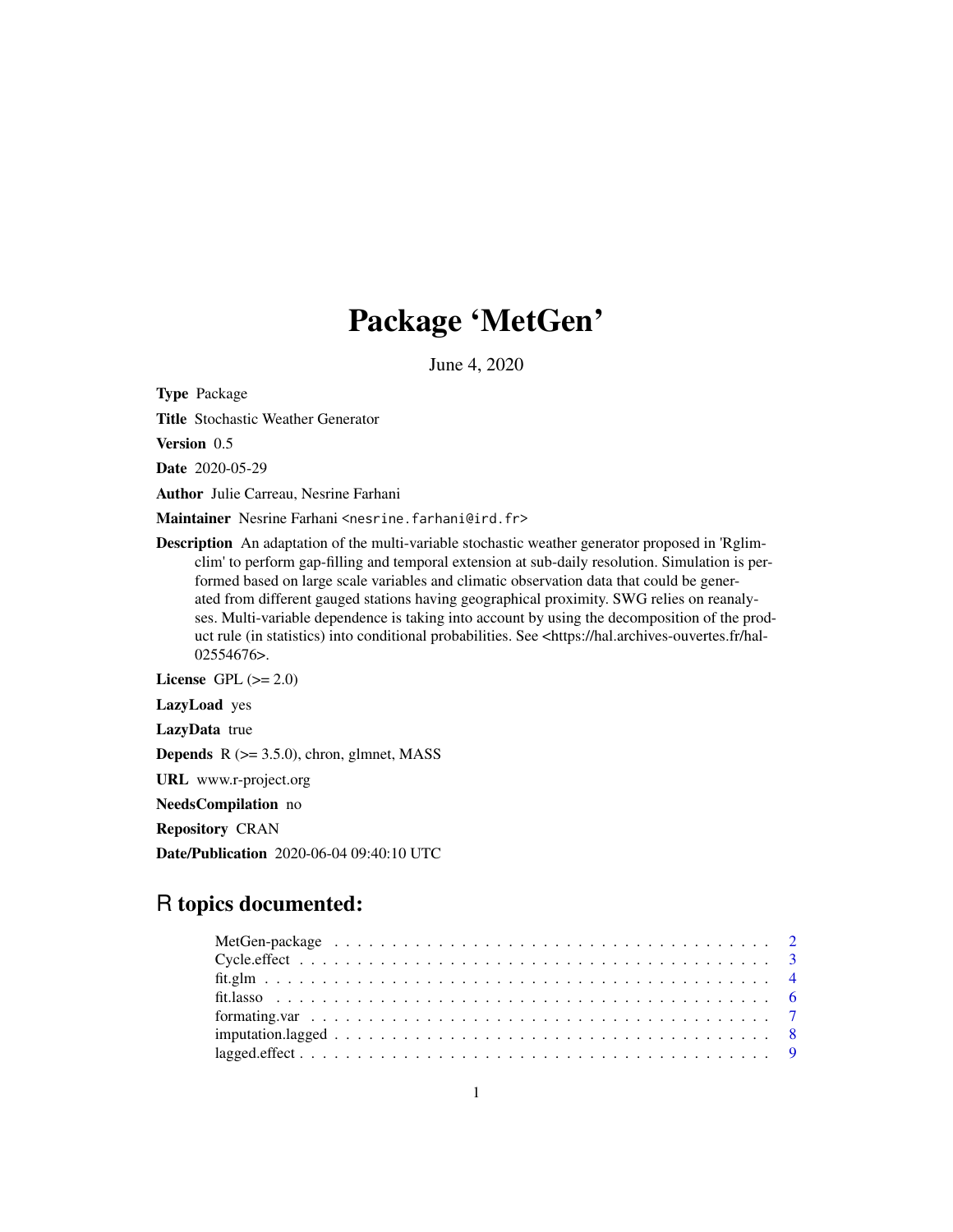## <span id="page-1-0"></span>2 MetGen-package

| Index |  |
|-------|--|
|       |  |
|       |  |
|       |  |
|       |  |
|       |  |
|       |  |
|       |  |

MetGen-package *Stochastic Weather Generator*

#### Description

An adaptation of the multi-variable stochastic weather generator (SWG) proposed in Rglimclim to perform gap-filling and temporal extension at sub-daily resolution. Simulation is performed based on large scale variables and climatic observation data that could be generated from different gauged stations having geographical proximity. SWG relies on ERA5 reanalyses. Multivariable dependance is taking into account by using the decomposition of the product rule (in statistics) into conditional probabilities. See Farhani et al 2020 https://hal.archives-ouvertes.fr/hal-02554676

#### Details

The DESCRIPTION file:

| Package:                        | MetGen                                                                                                                       |
|---------------------------------|------------------------------------------------------------------------------------------------------------------------------|
| Type:                           | Package                                                                                                                      |
| Title:                          | <b>Stochastic Weather Generator</b>                                                                                          |
| Version:                        | 0.5                                                                                                                          |
| Date:                           | 2020-05-29                                                                                                                   |
| Author:                         | Julie Carreau, Nesrine Farhani                                                                                               |
|                                 |                                                                                                                              |
|                                 | Maintainer: Nesrine Farhani <nesrine.farhani@ird.fr></nesrine.farhani@ird.fr>                                                |
|                                 | Description: An adaptation of the multi-variable stochastic weather generator proposed in 'Rglimclim' to perform gap-filling |
|                                 | License: GPL $(\geq=2.0)$                                                                                                    |
|                                 |                                                                                                                              |
| LazyLoad: yes<br>LazyData: true |                                                                                                                              |
|                                 | Depends: chron, glmnet, MASS                                                                                                 |
| URL:                            | www.r-project.org                                                                                                            |
|                                 |                                                                                                                              |

The SWG is based on generalized linear models (GLMs) for each hydro-meteorological variable with a suitable probability distribution (Normal, Gamma or Binomial) and appropriate covariates. Covariates are considered in the GLMs to account for temporal and spatial variability. The intervariable dependencies are taken into account by including a subset of hydro-meteorological variables (excluding the one being modelled) in the covariates of the GLMs. Large-scale atmospheric variables and deterministic effects (seasonal and diurnal cycles, geographical information and temporal persistence) are also included in the covariates.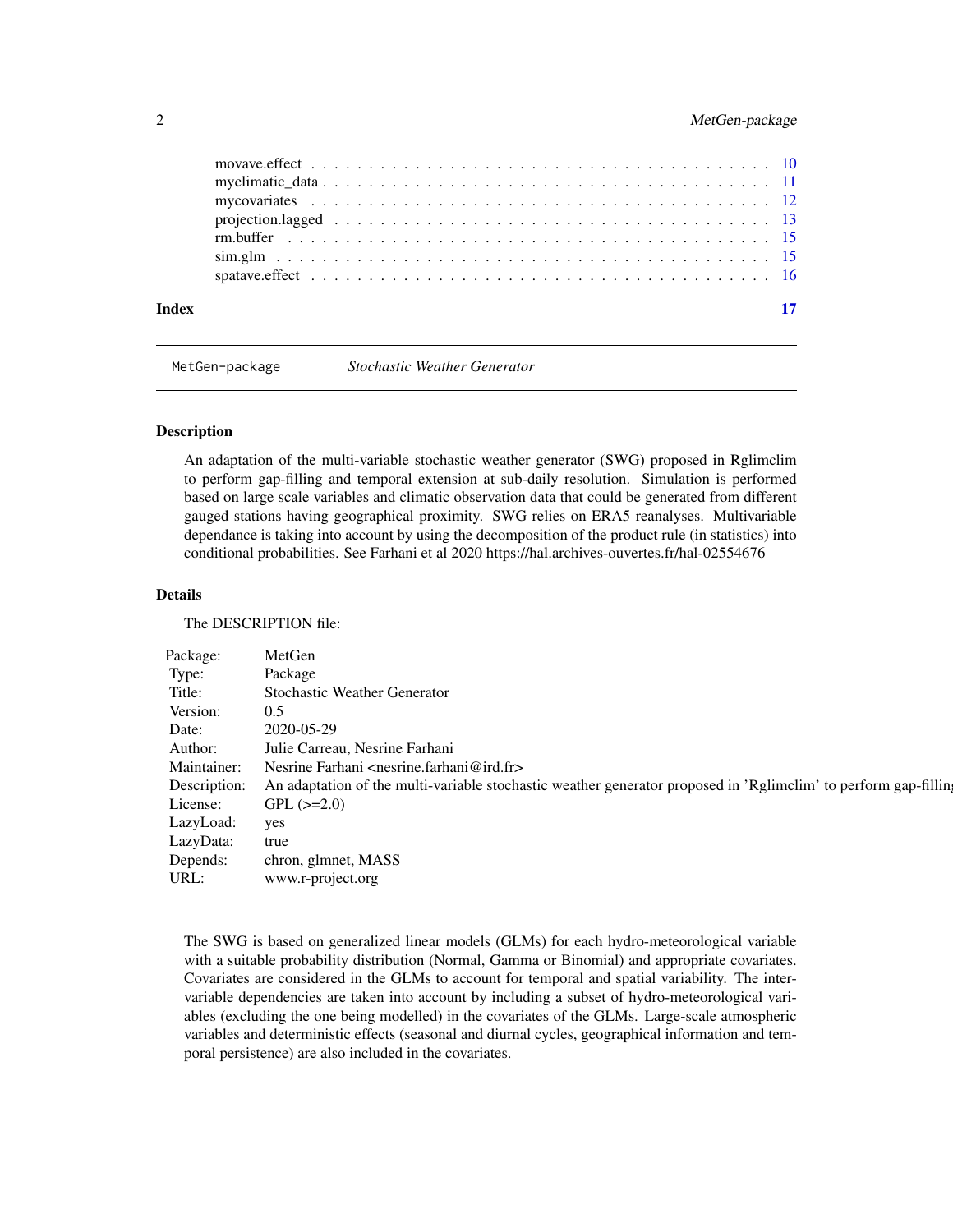## <span id="page-2-0"></span>Cycle.effect 3

Index of help topics:

| MetGen-package    | Stochastic Weather Generator      |
|-------------------|-----------------------------------|
| diurnal.effect    | diurnal and seasonal effects      |
| fit.glm           | Fitting Generalized Linear Models |
| fit.lasso         | Lasso regression                  |
| formating.var     | Format variables                  |
| imputation.lagged | Imputation                        |
| lagged.effect     | lag effect                        |
| movave.effect     | Moving average                    |
| myclimatic_data   | climatic data                     |
| mycovariates      | Covariates data                   |
| projection.lagged | climatic variable simulation      |
| rm.buffer         | Remove buffer                     |
| sim.glm           | Simulation of glm                 |
| spatave.effect    | Spatial average                   |

1- This package helps to define the probability distribution and covariates for each hydro-meteorological variables using fit. lasso function.

2- The package can be used either in a gap filling mode in which missing values in observation period are imputed using [imputation.lagged](#page-7-1) function, or in a projection mode in which the generator simulates values on a period with no observations to perform temporal extension using [projection.lagged](#page-12-1) function.

#### Author(s)

Julie Carreau, Nesrine Farhani

Maintainer: Nesrine Farhani <nesrine.farhani@ird.fr>

#### References

Chandler, R. 2015. A multisite, multivariate daily weather generator based on Generalized Linear 9 Models. User guide:R package.

Farhani N, Carreau J, Kassouk Z, Mougenot B, Le Page M, et al.. Sub-daily stochastic weather generator based on reanalyses for water stress retrieval in central Tunisia. 2020. (hal-02554676)

### See Also

[fit.glm](#page-3-1)

<span id="page-2-1"></span>

Cycle.effect *diurnal and seasonal effects*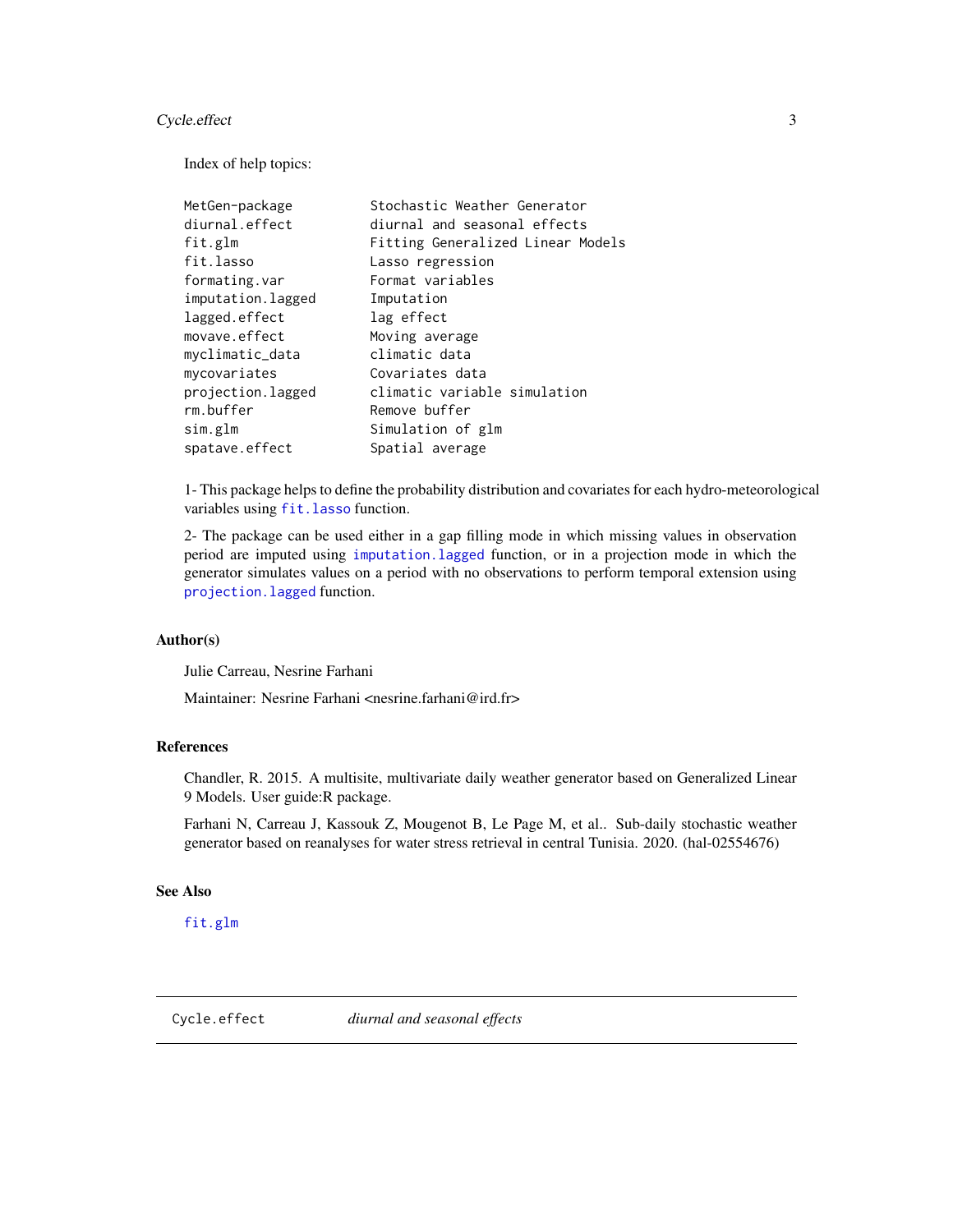<span id="page-3-0"></span>Create covariates to reproduce seasonal and diurnal variability basing on the time

of the year or of the day.

Seasonal effects are expressed by cos(2\*pi\*d/k) and sin(2\*pi\*d/k),

with d is the day of the year and  $k=(365, 183, 96 \text{ or } 30)$ ,

Diurnal effects are expressed by cos(2\*pi\*h/k) and sin(2\*pi\*h/k),

with h is the hour of the day and  $k=(24, 12 \text{ or } 6)$ .

#### Usage

```
diurnal.effect(var.mat, period = 24)
seasonal.effect(var.mat, period = 365.25)
```
## Arguments

| var.mat | data frame that contains chron variable, possibly including times, geographical<br>information for the measurement site and climatic variables for each time step,        |
|---------|---------------------------------------------------------------------------------------------------------------------------------------------------------------------------|
| period  | a numeric vector that contains the period of the cycle desired, could be (183,<br>365, 91 or 30) for seasonal variation or $(24, 12 \text{ or } 6)$ for diurnal variation |

## Value

The same data frame defined in the arguments is returned with supplementary number of columns that contains cycle effects. The number of additional columns depends on the period defined in arguments.

## See Also

[myclimatic\\_data](#page-10-1)

## Examples

```
##Perform cycle effects
seasonal_effects <- seasonal.effect(myclimatic_data, period=c(365,183,91,30))
diurnal_effects <- diurnal.effect(myclimatic_data, period=c(24,12,6))
```
<span id="page-3-1"></span>fit.glm *Fitting Generalized Linear Models*

### Description

fit.glm is used to fit generalized linear models, taking account of covariates specified in the argument list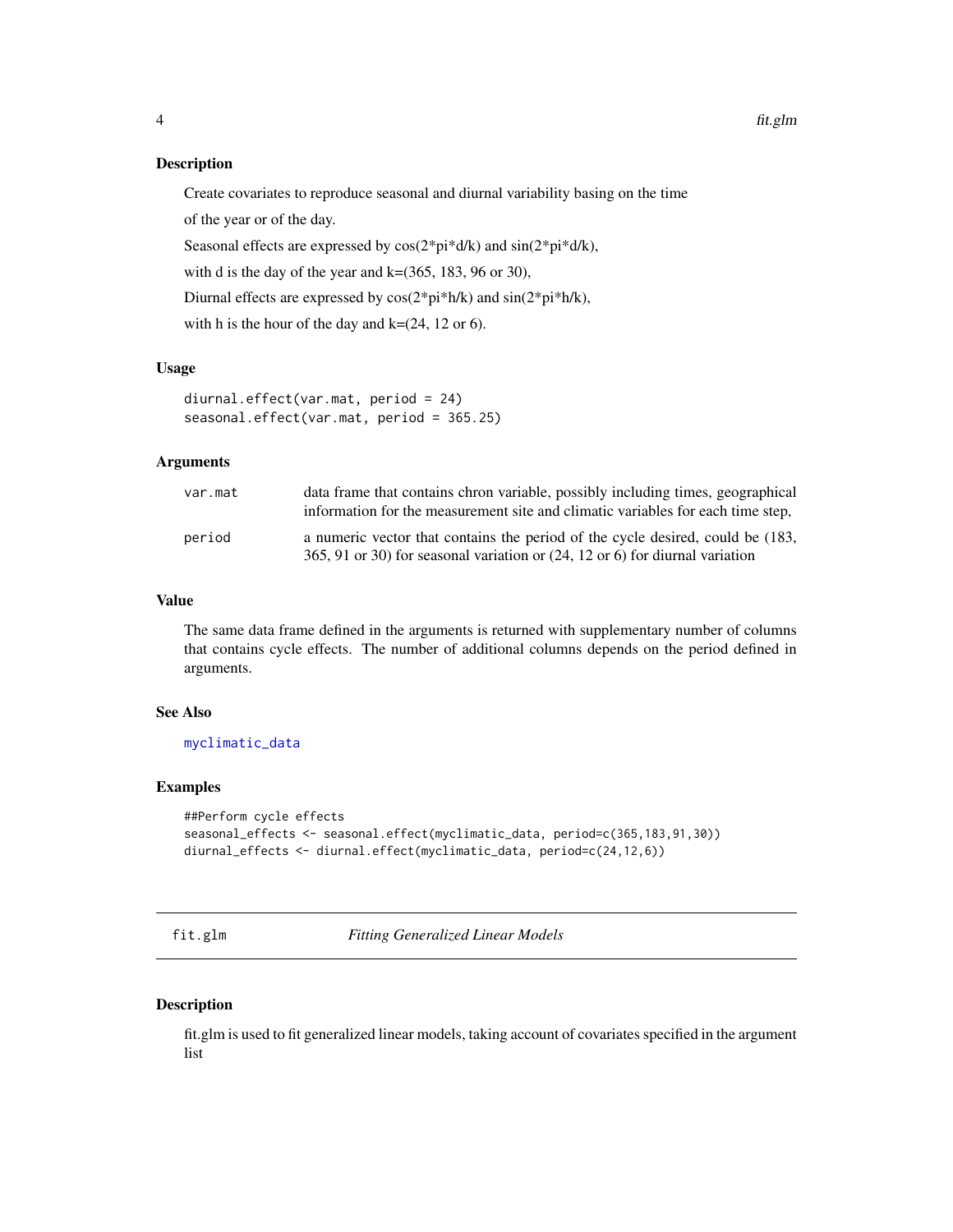#### fit.glm 5

## Usage

```
fit.glm(var.name, dep.var=NULL, geocov=TRUE, large.var, seasonal = TRUE,
speriod = 365.25, diurnal = TRUE, dperiod = 24, spatave=TRUE, lagspat,
movave = TRUE, bwM = 48, lagmov, spatmovave= TRUE, bwSM = 48, lagspatmov,
lagvar, add.cov= FALSE, others=NULL, fam.glm = "gaussian", data)
```

| var.name   | character that forms the name of the climatic variable to be fitted                                                                                                                                                                                                        |
|------------|----------------------------------------------------------------------------------------------------------------------------------------------------------------------------------------------------------------------------------------------------------------------------|
| dep.var    | character that forms the name of depending variables                                                                                                                                                                                                                       |
| geocov     | logical value indicating whether geographical information is part of covariates<br>set                                                                                                                                                                                     |
| large.var  | character object that forms the name of the large scale variable                                                                                                                                                                                                           |
| seasonal   | logical value indicating whether seasonal effects are among the covariates de-<br>fined for the variable that will be fitted                                                                                                                                               |
| speriod    | A numeric vector that contains the lenght of seasonal cycles defined for the<br>variable of interest                                                                                                                                                                       |
| diurnal    | logical value indicating whether diurnal effects are among the covariates defined<br>for the variable that will be fitted                                                                                                                                                  |
| dperiod    | A numeric vector that contain the lenght of diurnal cycles defined for the vari-<br>able of interest                                                                                                                                                                       |
| spatave    | logical value indicating whether spatial average effects are among the covariates<br>defined for the variable that will be fitted                                                                                                                                          |
| lagspat    | Numeric vector indicating values of lags performed for the spatial average                                                                                                                                                                                                 |
| movave     | logical value indicating whether moving average effects are among the covari-<br>ates defined for the variable that will be fitted                                                                                                                                         |
| bwM        | A numeric vector that contains the bandwidth defined for the moving average                                                                                                                                                                                                |
| lagmov     | Numeric vector indicating values of lags performed for the moving average                                                                                                                                                                                                  |
| spatmovave | logical value indicating whether spatial moving average effects are among the<br>covariates defined for the variable that will be fitted                                                                                                                                   |
| bwSM       | A numeric vector that contains the bandwidth defined for the spatial moving<br>average                                                                                                                                                                                     |
| lagspatmov | Numeric vector indicating values of lags performed for the spatial moving aver-<br>age                                                                                                                                                                                     |
| lagvar     | Numeric vector indicating values of lags performed for the variable                                                                                                                                                                                                        |
| add.cov    | logical value indicatng whether we have an additional covariates defined for the<br>variable to fit                                                                                                                                                                        |
| others     | character that forms the name of additional covariates specified for the variable<br>to fit                                                                                                                                                                                |
| fam.glm    | family objects to specify probability distribution that will be used for the simu-<br>lation mode ("gaussian", "gaussian-hetero", "binomial" or "Gamma")                                                                                                                   |
| data       | data frame that contains a variable named "dates" in chron format, possibly in-<br>cluding times, geographical information for the measurement site, climatic vari-<br>able to be fitted and all different covariates that will be used to fit the variable of<br>interest |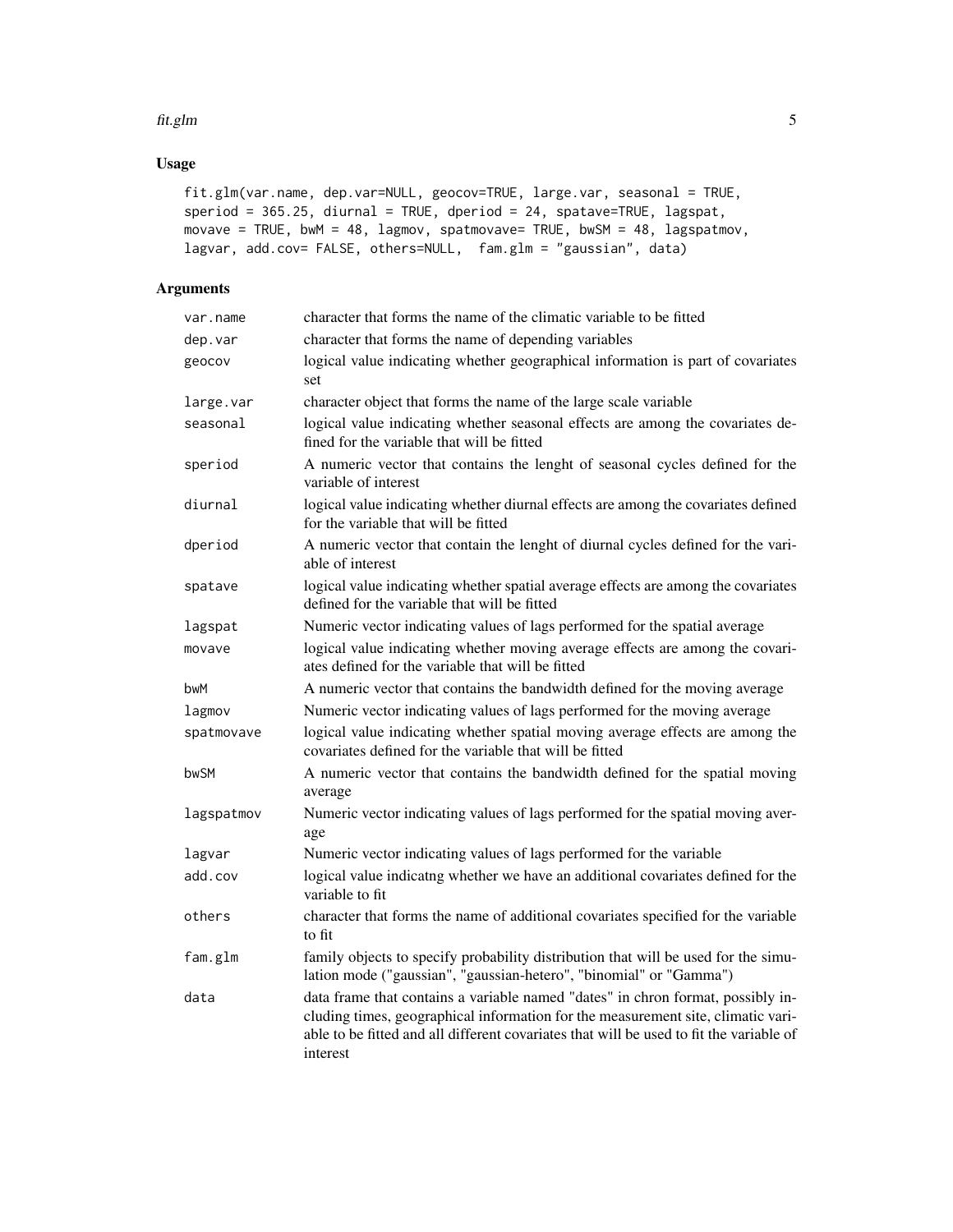<span id="page-5-0"></span>value returned is a variable fitted which inherits from the class "lm"

#### See Also

[diurnal.effect](#page-2-1), [seasonal.effect](#page-2-1), [lagged.effect](#page-8-1)

#### Examples

```
##Create a new data that contains climatic series and all effects that will be
##used as covariates for the variable to fit
mat_effects <- seasonal.effect(myclimatic_data, period=c(365,183))
mat_effects <- diurnal.effect(mat_effects, period=24)
mat_effects <- lagged.effect(mat_effects, "temp",2, nstat=3)
##Add a large scale variable
mat_effects$t2m <- rnorm(nrow(myclimatic_data), mean=25, sd=1)
temp_fitted <- fit.glm("temp", dep.var = "Rh", geocov=TRUE, large.var="t2m",
seasonal = TRUE, speriod = c(365, 183), diurnal = TRUE, dperiod = 24,
spatave = FALSE, movave = FALSE, spatmovave= FALSE, add.cov = FALSE, others = NULL,
lagvar=2, fam.glm = "gaussian", data=mat_effects)
```
<span id="page-5-1"></span>fit.lasso *Lasso regression*

#### Description

Fit a generalized linear model via penalized maximum likelihood. LASSO regression is applied to perform a preliminary screening for a large covariate set. It solves a regularized least squares problem recognized for its potential to perform simultaneously variable selection and parameter estimation. It might be used only for gaussian cases to yield parsimonious solutions, i.e. with few covariates.

#### Usage

fit.lasso(cov.mat, var.name)

#### Arguments

| cov.mat  | data frame that contains only the variable to be fitted, and a large set of covariates |
|----------|----------------------------------------------------------------------------------------|
|          | that will be tested to choose the parsimonious ones relying on Lasso coefficient       |
|          | estimates                                                                              |
| var.name | character object that forms the name of the variable to be fitted                      |

#### Value

an object of class "cv.glmnet" is returned, which is a list with the ingredients of the cross-validation fit.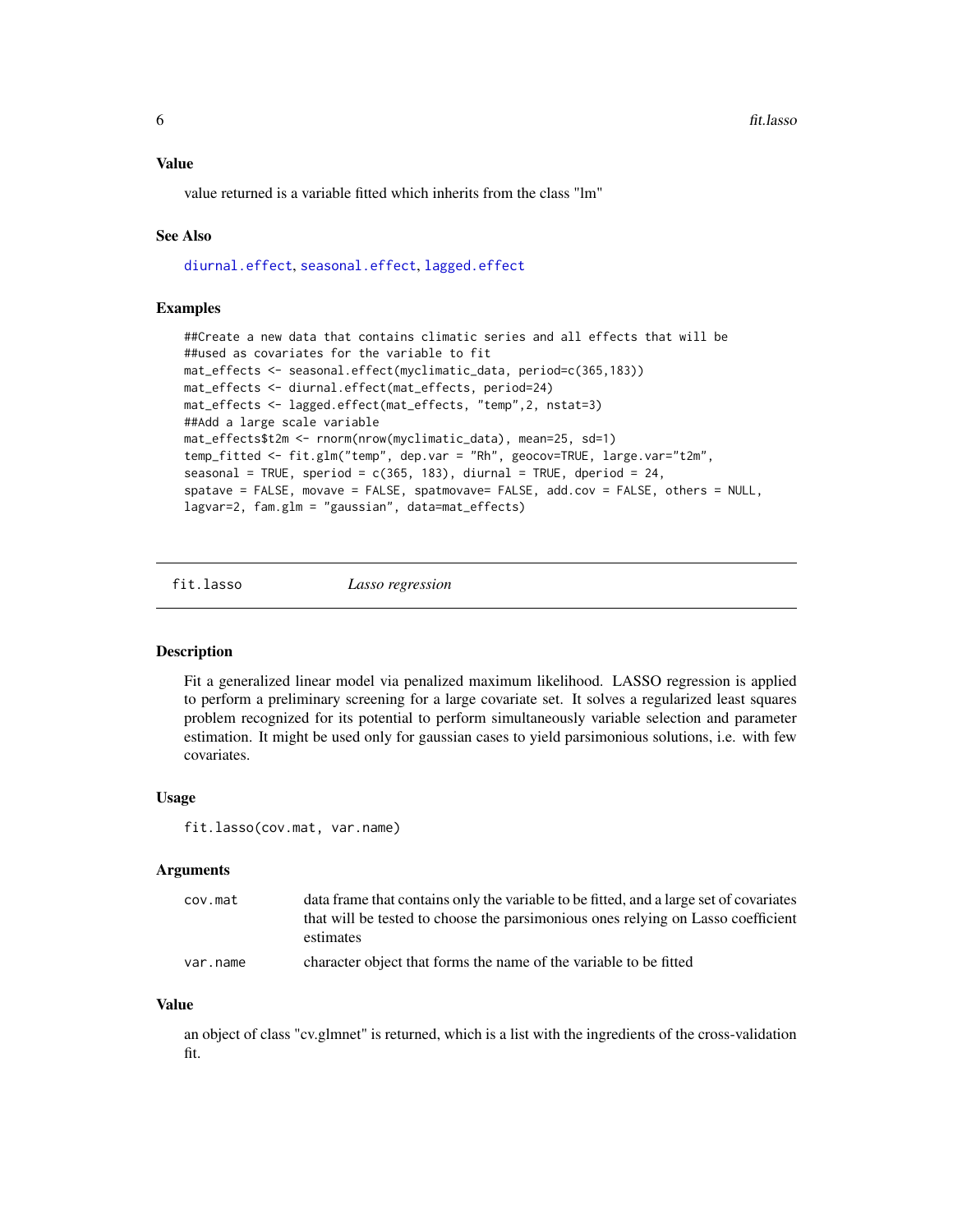## <span id="page-6-0"></span>formating.var 7

## See Also

[glmnet](#page-0-0), [cv.glmnet](#page-0-0)

#### Examples

```
##Create a new data that contains climatic series and all effects that will be
##used as covariates for the variable to be computed
mat_effects <- seasonal.effect(myclimatic_data, period=c(365,183))
mat_effects <- diurnal.effect(mat_effects, period=24)
mat_effects <- spatave.effect(mat_effects, "temp", nstat = 3, na.proc = TRUE)
mat_effects <- lagged.effect(mat_effects, "temp",2, nstat=3)
mat_effects$t2m <- rnorm(nrow(myclimatic_data), mean=25, sd=1)
```

```
fit.lasso(mat_effects[,3:length(mat_effects)], "temp")
```
formating.var *Format variables*

#### Description

Extraction of a variable of interest for each site separetly

#### Usage

```
formating.var(var.mat, var.name, nstat)
```
## Arguments

| var.mat  | data frame containing chron variable, geographical information and different<br>climatic variables for each time step and for each site |
|----------|-----------------------------------------------------------------------------------------------------------------------------------------|
| var.name | character object that forms the name of the climatic variable to be picked up<br>from the data frame according to sites                 |
| nstat    | numeric vector that contains the number of gauged sites included in the data<br>frame                                                   |

## Value

a new data frame is returned with time steps and temporal series of the variable of interest arranged in columns according to sites

## Examples

```
nstat <-3temp_mat <- formating.var(myclimatic_data,"temp", nstat)
```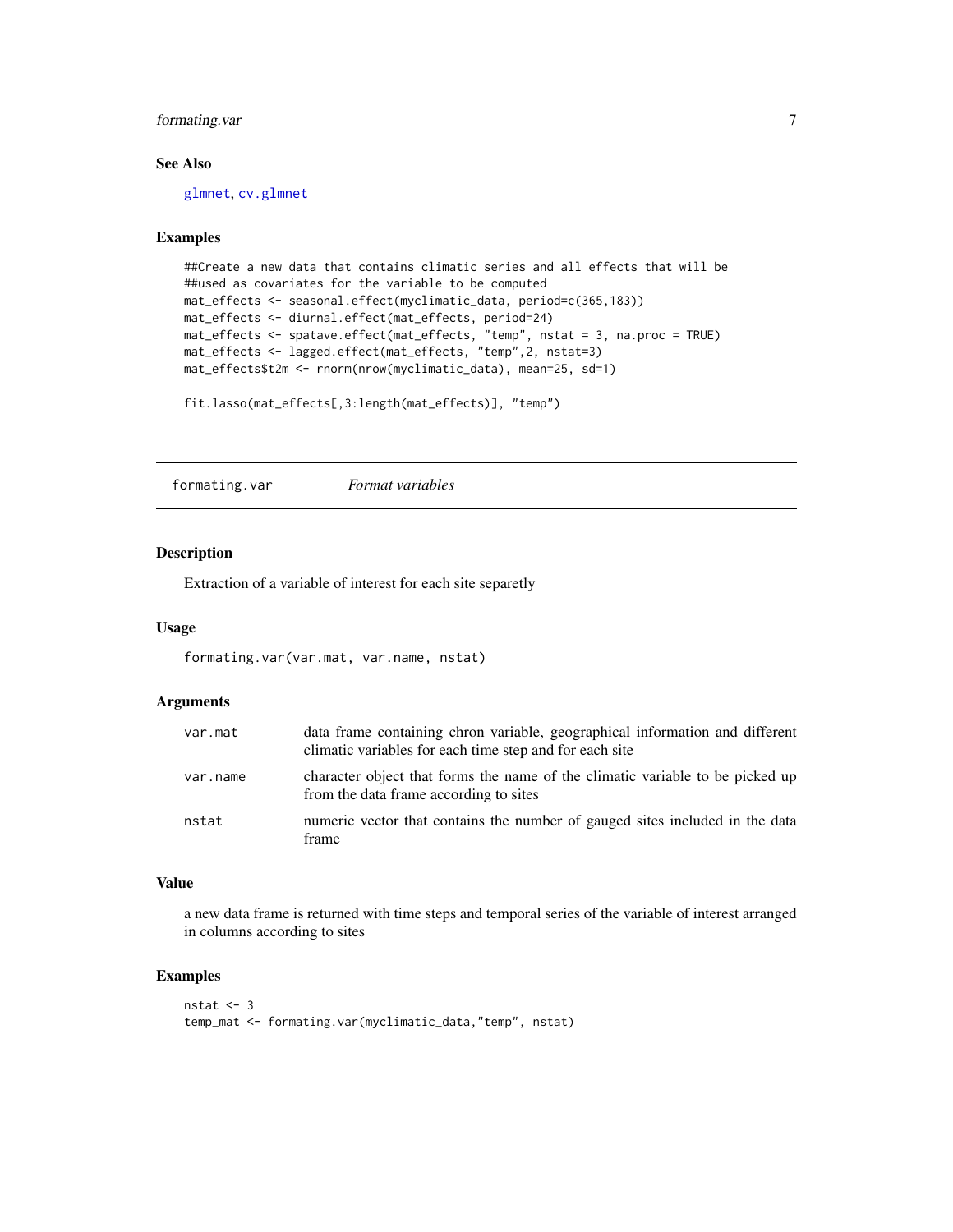<span id="page-7-1"></span><span id="page-7-0"></span>imputation.lagged *Imputation*

## Description

Gap filling on time steps with no data during the observation period.

## Usage

```
imputation.lagged(fit, var.name, maxlag, coord, cov = NULL,
seasonal = TRUE, speriod = 365.25, diurnal = TRUE, dperiod = 24,
spatave = TRUE, movave = TRUE, bw = 48, na.proc = TRUE,
fam.glm = "gaussian", occ.cond = NULL, init.buff = 1440)
```

| fit      | Fitted model derived from fit.glm                                                                                                                                                                                                        |
|----------|------------------------------------------------------------------------------------------------------------------------------------------------------------------------------------------------------------------------------------------|
| var.name | Charcter object that forms the name of the climatic variable to be imputed                                                                                                                                                               |
| maxlag   | Numeric vector that forms the maximum amount of lag defined for the fitted<br>model                                                                                                                                                      |
| coord    | Data frame of two columns (x and y) that contains geographical coordinates of<br>each site                                                                                                                                               |
| cov      | Data frame that contains chron object and all external covariates used to fit each<br>climatic variables that will be imputed. These covariates must be available for a<br>buffer period in addition of the period that will be imputed. |
| seasonal | A logical value indicating whether seasonal effects are among the covariates<br>defined for the variable that will be imputed                                                                                                            |
| speriod  | A numeric vector that contains the lenght of seasonal cycles defined for the<br>variable of interest                                                                                                                                     |
| diurnal  | A logical value indicating whether diurnal effects are among the covariates de-<br>fined for the variable that will be imputed                                                                                                           |
| dperiod  | A numeric vector that contains the lenght of diurnal cycles defined for the vari-<br>able of interest                                                                                                                                    |
| spatave  | A logical value indicating whether spatial average effects are among the covari-<br>ates defined for the variable that will be imputed                                                                                                   |
| movave   | A logical value indicating whether moving average effects are among the co-<br>variates defined for the variable that will be imputed                                                                                                    |
| bw       | A numeric vector that contains the bandwidth defined for the moving average                                                                                                                                                              |
| na.proc  | A logical value indicating whether NA values should be stripped before imputa-<br>tion                                                                                                                                                   |
| fam.glm  | Family objects to specify probability distribution that will be used for the simu-<br>lation in the missing period ("gaussian", "gaussian-hetero", "binomial" or "Gamma")                                                                |
| occ.cond | character object that specifies the occurrence variable if that exists                                                                                                                                                                   |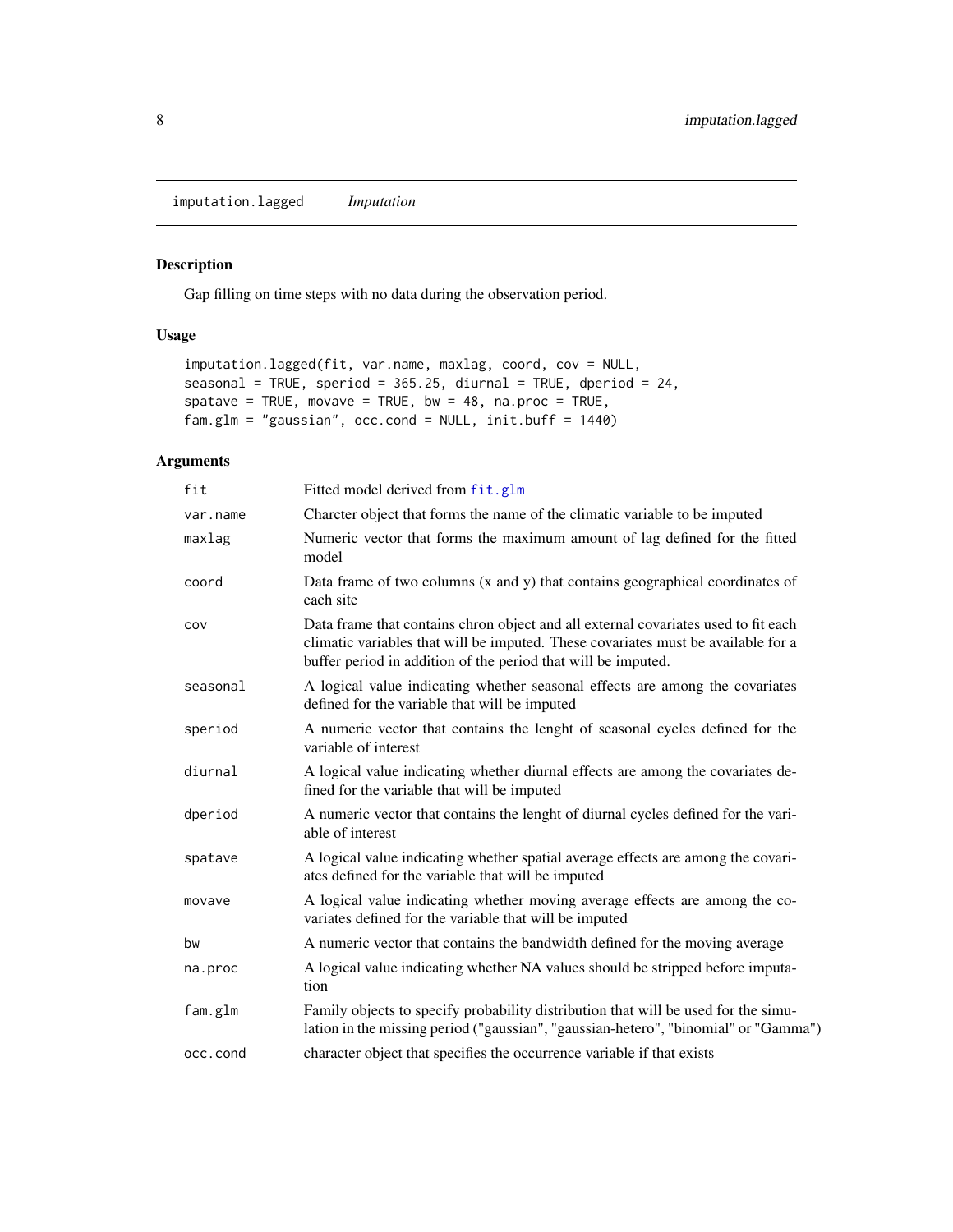## <span id="page-8-0"></span>lagged.effect 9

init.buff A buffer time is an extra time added before simulation to keep the simulation on track. the init.buffer is numeric vector, defined according to the number of climatic observations per the day and the number of few days that we choose as a buffer time before starting the simulation

#### Value

An additional column in the cov data frame of the variable of interest with no more missing values

#### See Also

[fit.glm](#page-3-1), [glm](#page-0-0)

#### Examples

myclimatic\_data\$dates=myclimatic\_data\$JD

```
##random removal of 30 percent of climatic observations to comput artificially
##missing values
n.miss=round(nrow(myclimatic_data)*0.30)
ind_miss=sample(nrow(myclimatic_data), n.miss)
myclimatic_data$temp[ind_miss]=NA
```

```
##Create a new data that contains climatic series and all effects that will be used
##as covariates for the variable to be computed
temp.effects <- seasonal.effect(myclimatic_data, period=c(365,183))
temp.effects <- diurnal.effect(temp.effects, period=24)
temp.effects <- lagged.effect(temp.effects, "temp",2, nstat=3)
temp.effects$t2m <- rnorm(nrow(myclimatic_data),mean=25,sd=1)
```

```
coord <- data.frame(x=c(9.92,9.93,10.04),y=c(35.55,35.62,35.57))
nstat=3
init.buff=48*7 ##48 time step per day and 7 days will be considered as buffer time
```

```
##fitted variable
temp.fitted <- fit.glm("temp", dep.var = NULL, geocov=TRUE, large.var="t2m",
seasonal = TRUE, speriod = c(365, 183), diurnal = TRUE, dperiod = 24,
spatave = FALSE, movave = FALSE, spatmovave= FALSE, lagvar=2, add.cov = FALSE,
others = NULL, fam.glm = "gaussian", data= temp.effects)
```

```
temp.imputation <- imputation.lagged(temp.fitted, "temp", maxlag=2, coord,
cov=mycovariates, seasonal = TRUE, speriod = c(365,183), diurnal = TRUE,
dperiod = 24, spatave = FALSE, movave=FALSE, bw = \theta, fam.glm = "gaussian")
```
<span id="page-8-1"></span>lagged.effect *lag effect*

#### **Description**

Introduce lag effects for variables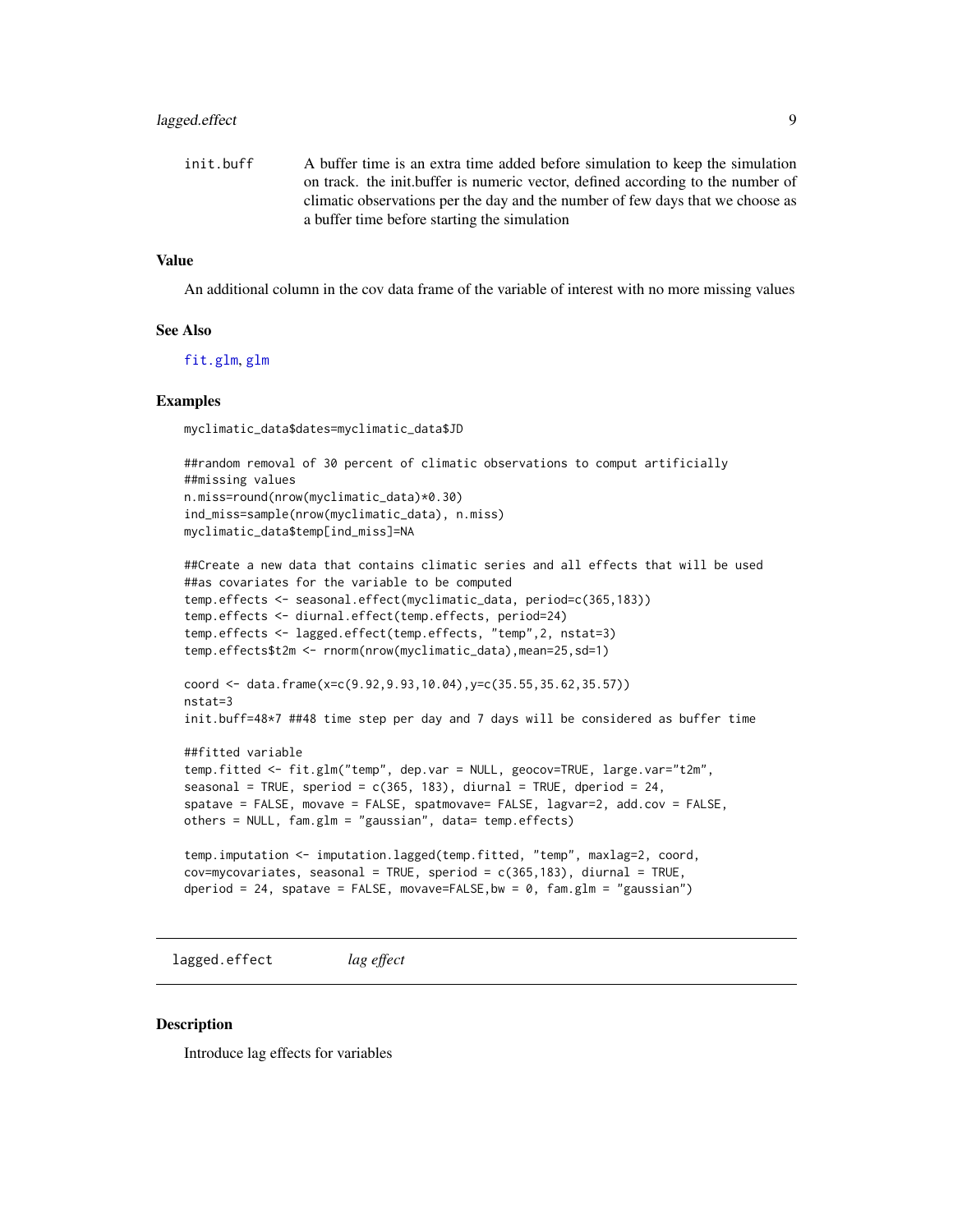## <span id="page-9-0"></span>Usage

```
lagged.effect(var.mat, var.name, maxlag, nstat = NULL)
```
#### Arguments

| var.mat  | A data frame containing a chron variable and different climatic variables for<br>each time step |
|----------|-------------------------------------------------------------------------------------------------|
| var.name | Character object that forms the name of the climatic variable to be lagged                      |
| maxlag   | Numeric vector that specifies the maximum amount of lag requested                               |
| nstat    | Numeric vector that specifies the number of sites considered                                    |

## Value

lagged effect for the variable var.name, will be observed, according to the amount of maxlag defined in the data frame introduced

## Examples

```
data_lagged4 <- lagged.effect(myclimatic_data, "temp",4, nstat=3)
data_lagged8 <- lagged.effect(myclimatic_data, "temp",8, nstat=3)
```

| movave.effect | Moving average |
|---------------|----------------|
|---------------|----------------|

### Description

Averaging previous time steps using different bandwidth to perform temporal auto-correlation

#### Usage

```
movave.effect(var.mat, var.name, bw, nstat = NULL, na.proc = FALSE)
```

| var.mat  | Data frame containing chron variable and different climatic variables for each<br>time step             |
|----------|---------------------------------------------------------------------------------------------------------|
| var.name | character object to define the name of the climatic variable that we will perform<br>the moving average |
| bw       | Numeric vector that forms the bandwidth to be used for the moving average                               |
| nstat    | Numeric vector specifying the number of gauged stations used to obtain obser-<br>vation data            |
| na.proc  | A logical value indicating whether NA values should be stripped before the com-<br>putation proceeds    |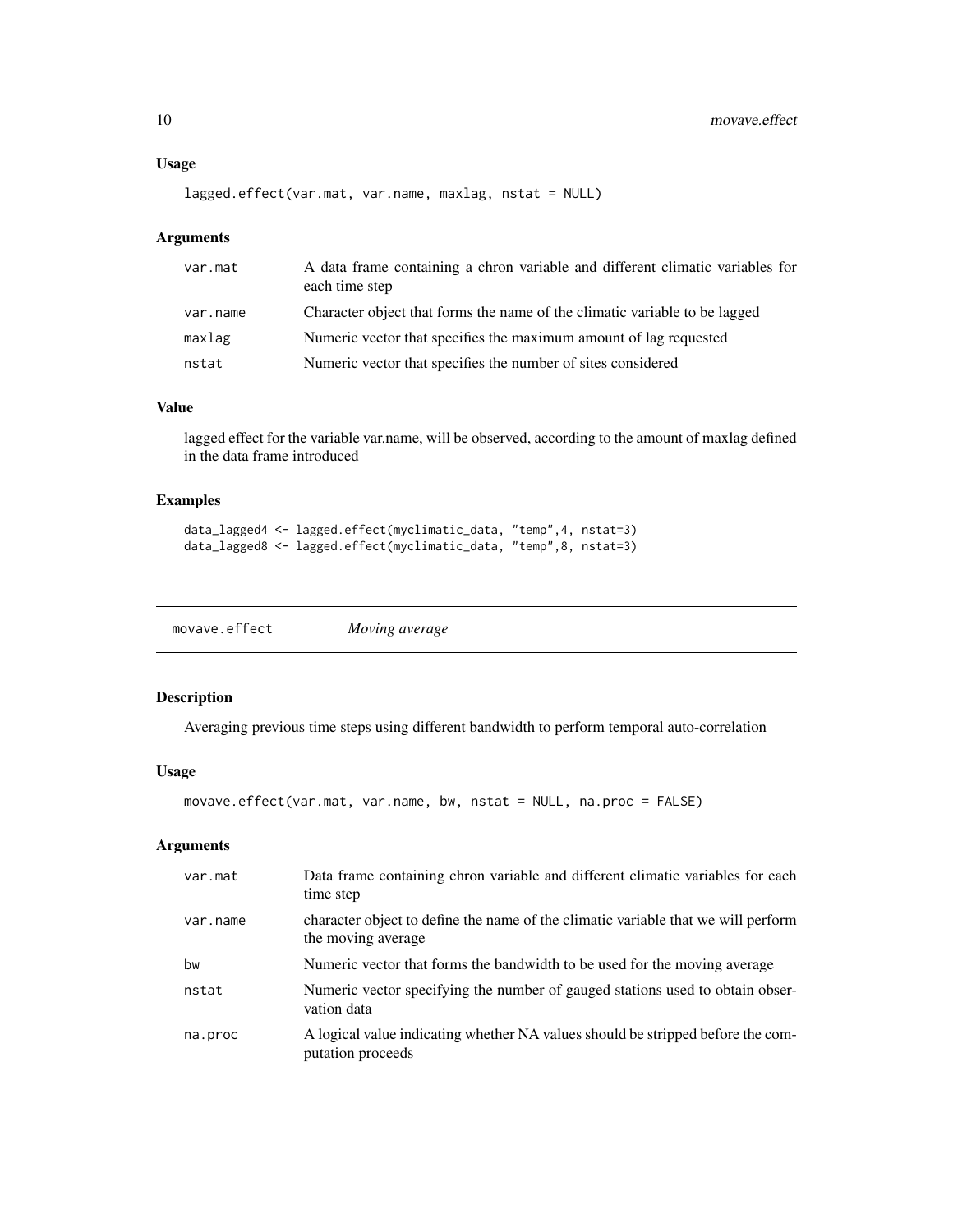## <span id="page-10-0"></span>myclimatic\_data 11

#### Value

An additional column will be added in the data frame introduced containing the average of the variable of interest over previous time step specified by the bandwith for each site

## Examples

```
temp_movave <- movave.effect(myclimatic_data, "temp", 48, nstat = 3,
na.proc = TRUE)
```
<span id="page-10-1"></span>myclimatic\_data *climatic data*

## Description

A synthetic climatic data that contains time series, geographical coordinates and different climatic variables for a subdaily resolution. Each row corresponds for a time step, and each time is available for a site.

#### Usage

myclimatic\_data

### Format

A data frame with 4320 observations on the following 6 variables.

dates a chron object to define time steps

JD a numeric vector sepcifying julian days

coord.x a numeric vector to define the x coodinates of different sites

coord.y a numeric vector to define the y coodinates of different sites

temp a numeric vector for a climatic variable (temperature)

Rh a numeric vector for a climatic variable (relative humidity)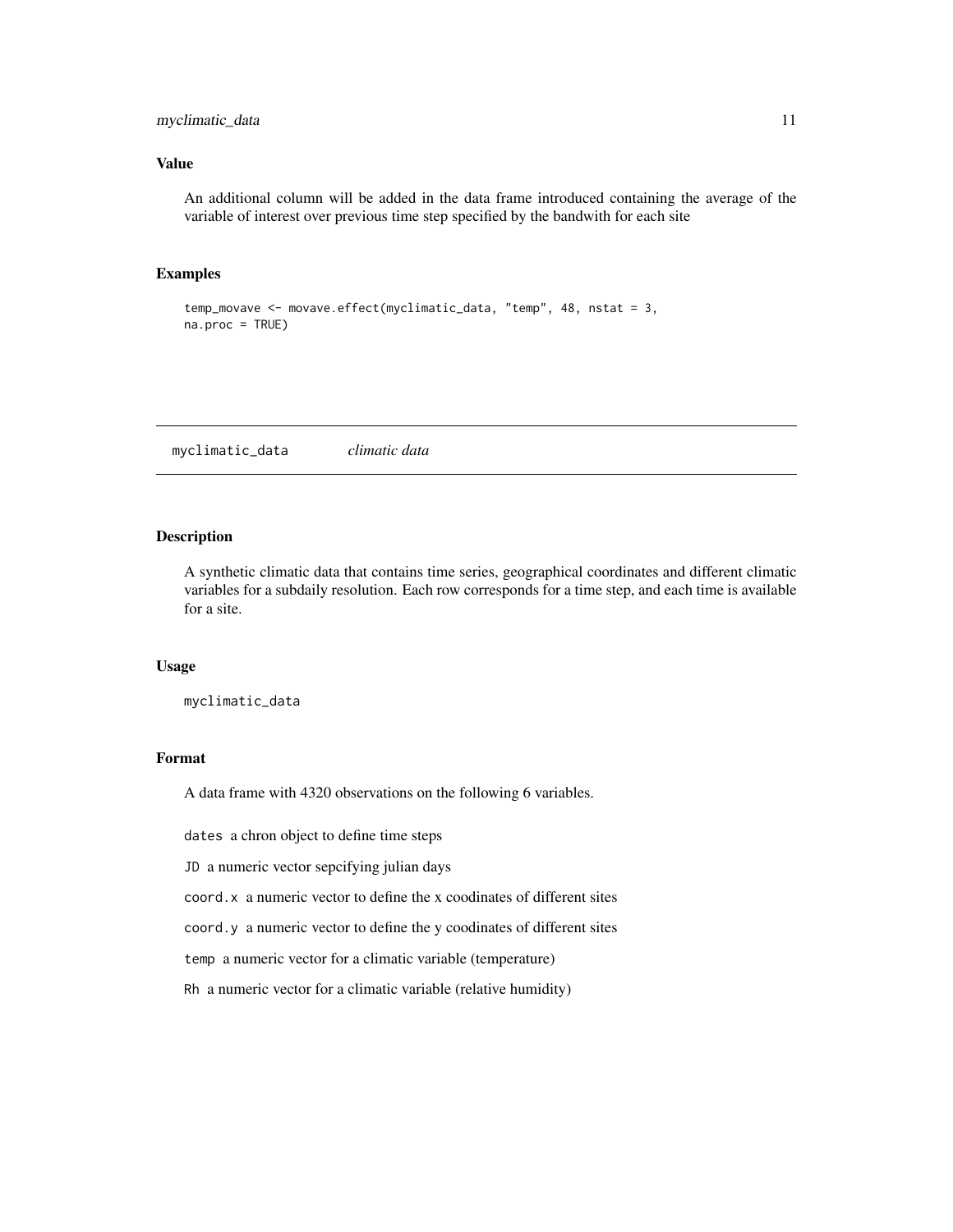<span id="page-11-0"></span>

Covariates data that contains time series, geographical coordinates and different climatic variables for a subdaily resolution. Each row corresponds for a time step, and each time is available for a site.

#### Usage

mycovariates

#### Format

A data frame with 4320 observations on the following 18 variables.

dates a numeric vector for the time steps

coord.x a numeric vector to define the x coodinates of different sites coord.y a numeric vector to define the y coodinates of different sites t2m a numeric vector for a large scale variable obtained from reanalysis cos.365d a numeric vector for the seasonal variabiliy throughout 365 days sin.365d a numeric vector for the seasonal variabiliy throughout 365 days cos.183d a numeric vector for the seasonal variabiliy throughout 183 days sin.183d a numeric vector for the seasonal variabiliy throughout 183 days cos.91d a numeric vector for the seasonal variabiliy throughout 91 days sin.91d a numeric vector for the seasonal variabiliy throughout 91 days cos.30d a numeric vector for the seasonal variabiliy throughout 30 days sin.30d a numeric vector for the seasonal variabiliy throughout 30 days cos.24h a numeric vector for diurnal variabiliy during a day sin.24h a numeric vector for diurnal variabiliy during a day cos.12h a numeric vector for diurnal variabiliy during half a day sin.12h a numeric vector for diurnal variabiliy during half a day cos.6h a numeric vector for diurnal variabiliy during 6 hours sin.6h a numeric vector for diurnal variabiliy during 6 hours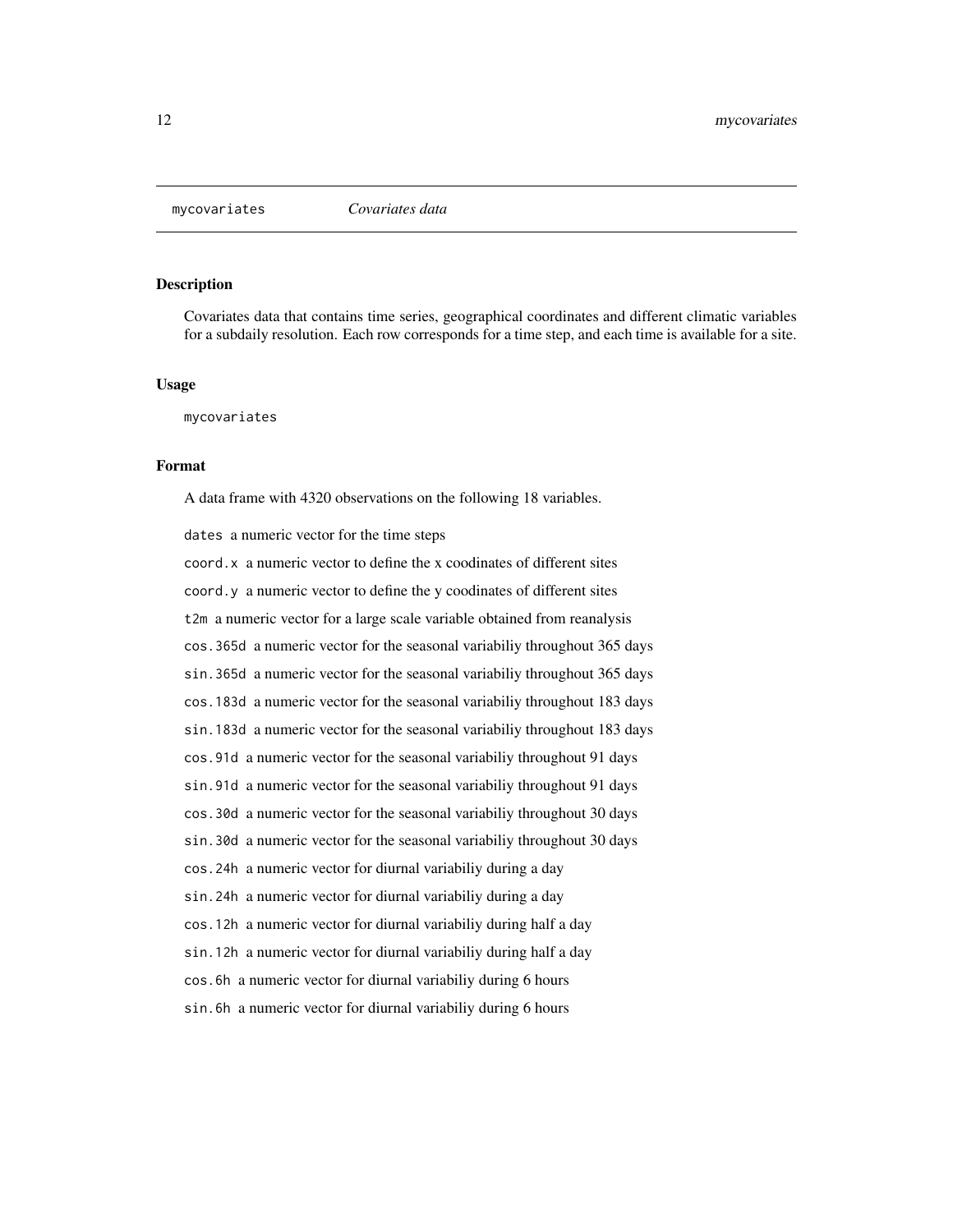<span id="page-12-1"></span><span id="page-12-0"></span>Projection of climatic variables for a specific period defined by the user. It forms a free simulation from fitted model constraining by covariates that must be available for the period of projection.

## Usage

```
projection.lagged(dstart, dend, fit, var.name, maxlag, coord, cov = NULL,
seasonal = TRUE, speriod = 365.25, diurnal = TRUE, dperiod = 24,
spatave = TRUE, movave = TRUE, bw = 48, na.proc = TRUE,
fam.glm = "gaussian", occ.cond = NULL, init.buff = 1440)
```

| dstart   | Numeric that defines the first time step of the simulation                                                                                                                                                                                                                  |
|----------|-----------------------------------------------------------------------------------------------------------------------------------------------------------------------------------------------------------------------------------------------------------------------------|
| dend     | Numeric that defines the last time step of the simulation                                                                                                                                                                                                                   |
| fit      | fitted model derived from glm or fit.glm                                                                                                                                                                                                                                    |
| var.name | Character that defines the name of the climatic variable to be simulated                                                                                                                                                                                                    |
| maxlag   | Numeric vector that specifies the maximum amount of lag defined for the fitted<br>model                                                                                                                                                                                     |
| coord    | Data frame of two columns $(x \text{ and } y)$ that contains geographical coordinates of<br>each site                                                                                                                                                                       |
| cov      | Data frame that contains dates and all external covariates used to fit each climatic<br>variables that will be simulated. These covariates must be available for a buffer<br>period in addition of the period of simulation that start at "dstart" and finish at<br>"dend". |
| seasonal | A logical value indicating whether seasonal effects are among the covariates<br>defined for the variable that will be simulated                                                                                                                                             |
| speriod  | A vector that contains the lenght of seasonal cycles defined for the variable of<br>interest                                                                                                                                                                                |
| diurnal  | A logical value indicating whether diurnal effects are among the covariates de-<br>fined for the variable that will be simulated                                                                                                                                            |
| dperiod  | A vector that contains the lenght of diurnal cycles defined for the variable of<br>interest                                                                                                                                                                                 |
| spatave  | A logical value indicating whether spatial average effects are among the covari-<br>ates defined for the variable that will be simulated                                                                                                                                    |
| movave   | A logical value indicating whether moving average effects are among the co-<br>variates defined for the variable that will be simulated                                                                                                                                     |
| bw       | A numeric vector that contains the bandwidth defined for the moving average                                                                                                                                                                                                 |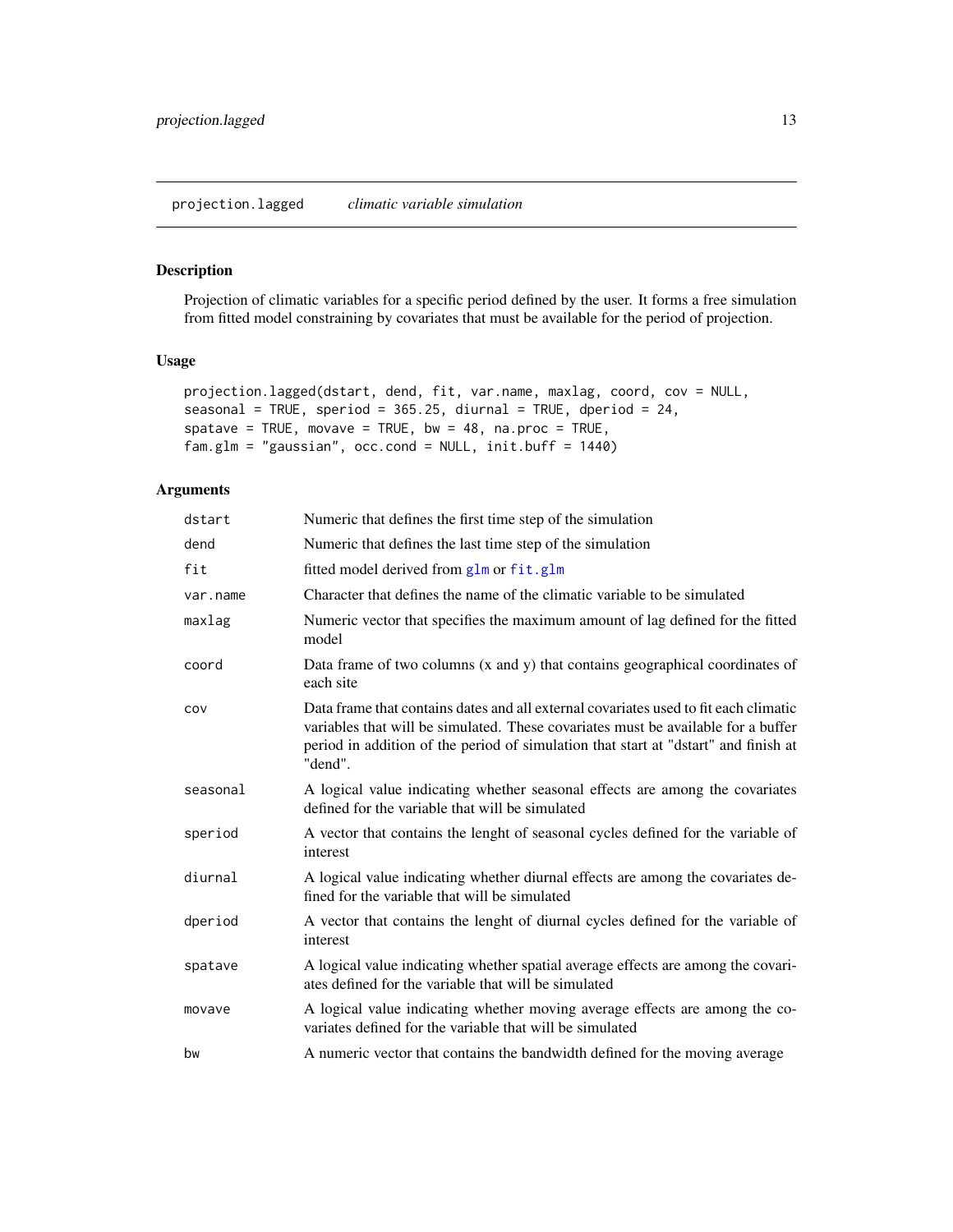| na.proc   | A logical value indicating whether NA values should be stripped before simula-<br>tion                                                                                                                                                                                                              |
|-----------|-----------------------------------------------------------------------------------------------------------------------------------------------------------------------------------------------------------------------------------------------------------------------------------------------------|
| fam.glm   | family objects to specify probability distribution that will be used for the simu-<br>lation mode ("gaussian", "gaussian-hetero", "binomial" or "Gamma")                                                                                                                                            |
| occ.cond  | Character that specify the name of the occurrence variable if that exists                                                                                                                                                                                                                           |
| init.buff | A buffer time is an extra time added before simulation to keep the simulation<br>on track, the init, buffer is numeric vector, defined according to the number of<br>climatic observations per the day and the number of few days that we choose as<br>a buffer time before starting the simulation |

## Value

Returns a data frame that contains the covariates data frame with an additional column that contains the simulation of the variable of interest. If the covariates data frame is not specified among arguments, the function will create its own data frame of covariates that contains deterministic effects: geographical, diurnal and seasonal effects.

#### See Also

#### [fit.glm](#page-3-1)

#### Examples

```
##Create a new data that contains climatic series and all effects that will be
##used as covariates for the variable to be projected or simulated
temp.effects <- seasonal.effect(myclimatic_data, period=c(365,183))
temp.effects <- diurnal.effect(temp.effects, period=24)
temp.effects <- spatave.effect(temp.effects, "temp", nstat = 3, na.proc = TRUE)
temp.effects <- lagged.effect(temp.effects, "temp",2, nstat=3)
temp.effects$t2m <- rnorm(length(myclimatic_data),mean=25,sd=1)
coord <- data.frame(x=c(9.92,9.93,10.04),y=c(35.55,35.62,35.57))
nstat=3
init.buff=48*7 ##48 time step per day and 7 days will be considered as buffer time
dstart=as.numeric(mycovariates[(init.buff*nstat)+1,1])
dend=as.numeric(mycovariates$dates[nrow(mycovariates)])
##fitted variable
temp.fitted <- fit.glm("temp", dep.var = NULL, geocov=TRUE, large.var="t2m",
seasonal = TRUE, speriod = c(365, 183), diurnal = TRUE, dperiod = 24,
spatave = FALSE, movave = FALSE, spatmovave= FALSE, lagvar=2, add.cov = FALSE,
others = NULL, fam.glm = "gaussian", data= temp.effects)
temp.projection <- projection.lagged(dstart, dend, temp.fitted, "temp", maxlag=2,
coord, cov=mycovariates, seasonal = TRUE, speriod = c(365,183), diurnal = TRUE,
dperiod = 24, spatave = FALSE, movave=FALSE, bw = \theta, fam.glm = "gaussian",
occ.cond = NULL)
##Remove buffer
temp.projection <- rm.buffer(temp.projection, nstat, bi.length=init.buff)
```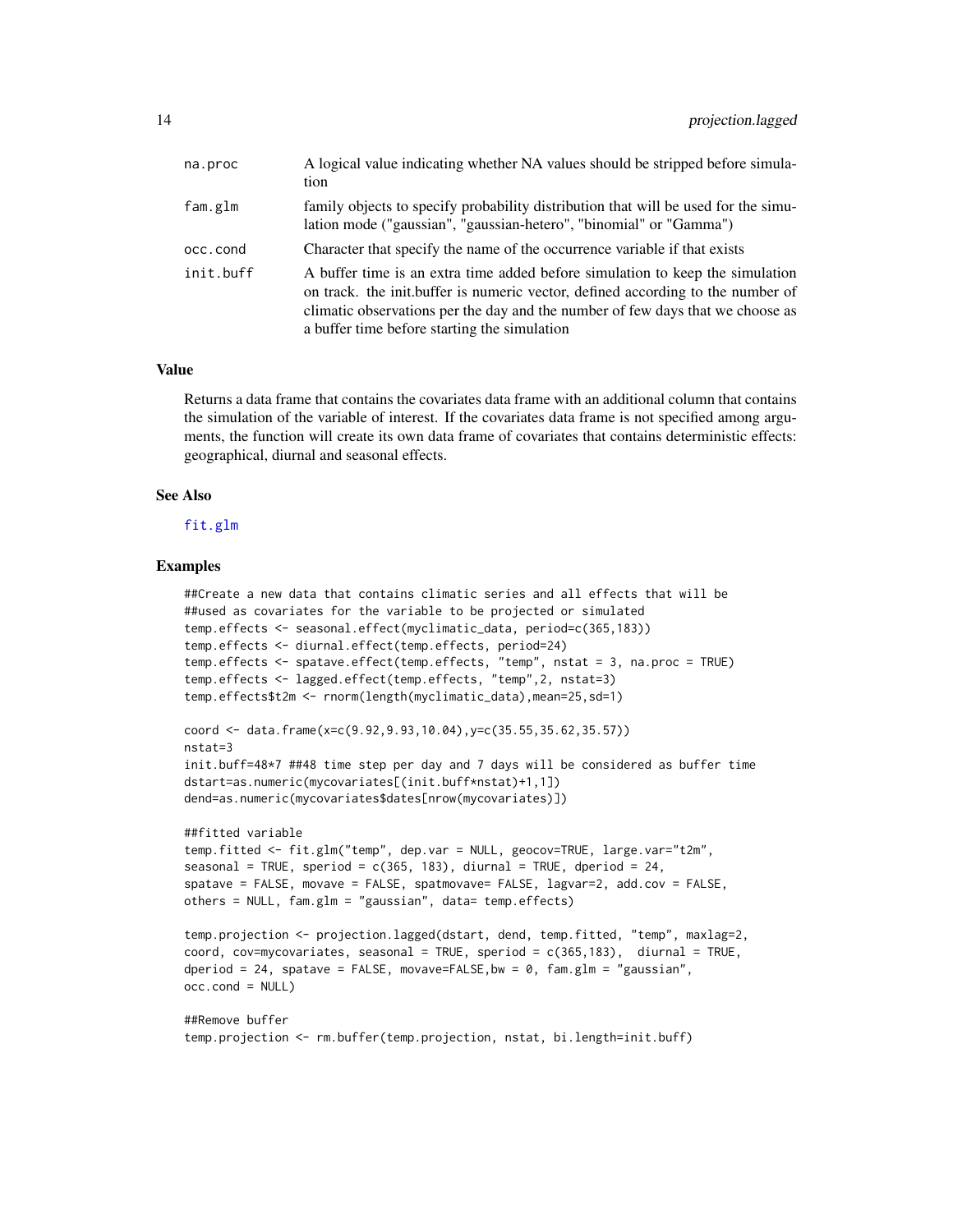<span id="page-14-0"></span>

Remove buffer after using it for simulation

## Usage

rm.buffer(simdata, nstat, bi.length = 480)

## Arguments

| simdata   | Data frame obtained after simulation using the function projection. Lagged                                            |
|-----------|-----------------------------------------------------------------------------------------------------------------------|
| nstat     | Numeric vector specifying the number of sites used                                                                    |
| bi.length | Numeric vector that specifies the period of buffer (number of days* number of<br>climatological observations per day) |

## Value

Data frame derived from [projection.lagged](#page-12-1) that start from dstart and finish on dend

#### See Also

[projection.lagged](#page-12-1)

| sim.glm | Simulation of glm |  |
|---------|-------------------|--|
|         |                   |  |

## Description

function for predictions from the results of model fitting functions ([fit.glm](#page-3-1)) or ([glm](#page-0-0))

## Usage

```
sim.glm(fit, datapred, fam.glm = "gaussian", occ.cond = NULL)
```

| fit      | climatic variable fitted returned from "glm" which inherits from the class "lm".                                                |
|----------|---------------------------------------------------------------------------------------------------------------------------------|
| datapred | Data frame that contains dates, climatic variables and all covariates used to fit<br>the variable to simulate                   |
| fam.glm  | family objects to specify probability distribution used for the model ("gaussian",<br>"gaussian-hetero", "binomial" or "Gamma") |
| occ.cond | character object that specifies the name of the occurrence variable if that exists                                              |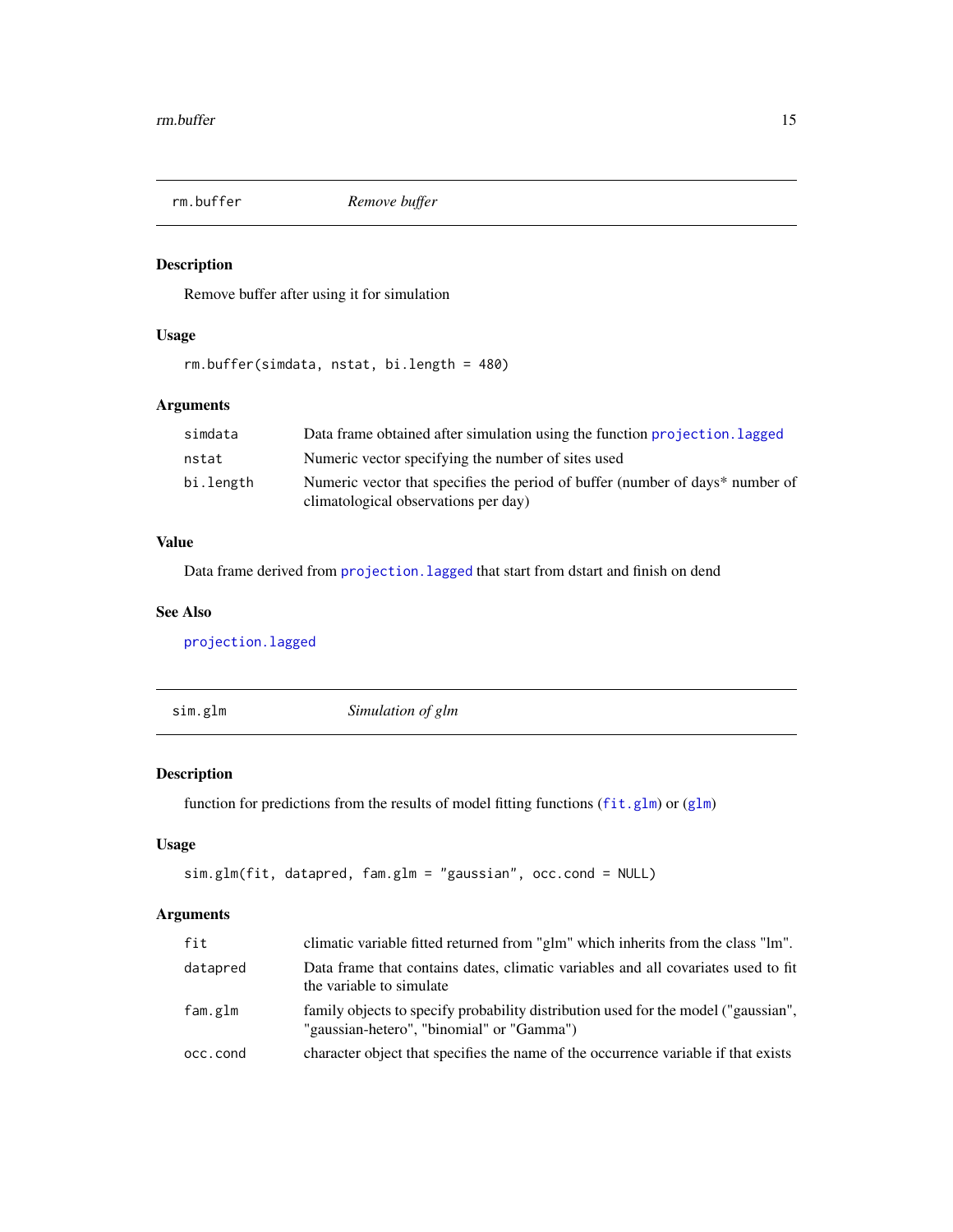## Value

Value returned belong to the same class of its first argument

#### See Also

[glm](#page-0-0), [fit.glm](#page-3-1)

#### Examples

```
temp_fitted=glm(temp~Rh, family=gaussian, data=myclimatic_data)
temp.sim=sim.glm(temp_fitted, myclimatic_data, fam.glm = "gaussian", occ.cond = NULL)
```
spatave.effect *Spatial average*

## Description

Performs average value of climatic variable over different sites

#### Usage

```
spatave.effect(var.mat, var.name, nstat = NULL, na.proc = FALSE)
```
#### Arguments

| var.mat  | A data frame containing a variable named "dates" in chron format and different<br>climatic variables for each time step and for each site |
|----------|-------------------------------------------------------------------------------------------------------------------------------------------|
| var.name | Character object specifying the name of the climatic variable for which we will<br>perfom spatial average                                 |
| nstat    | Numeric vector to define the number of sites used to obtain climatic series                                                               |
| na.proc  | A logical value indicating whether NA values should be stripped before the com-<br>putation proceeds                                      |

## Value

An additional column will be added in the data frame introduced to contain the average of the variable of interest over the different sites for each time step

## Examples

```
temp_spatave <- spatave.effect(myclimatic_data, "temp", nstat = 3, na.proc = TRUE)
```
<span id="page-15-0"></span>